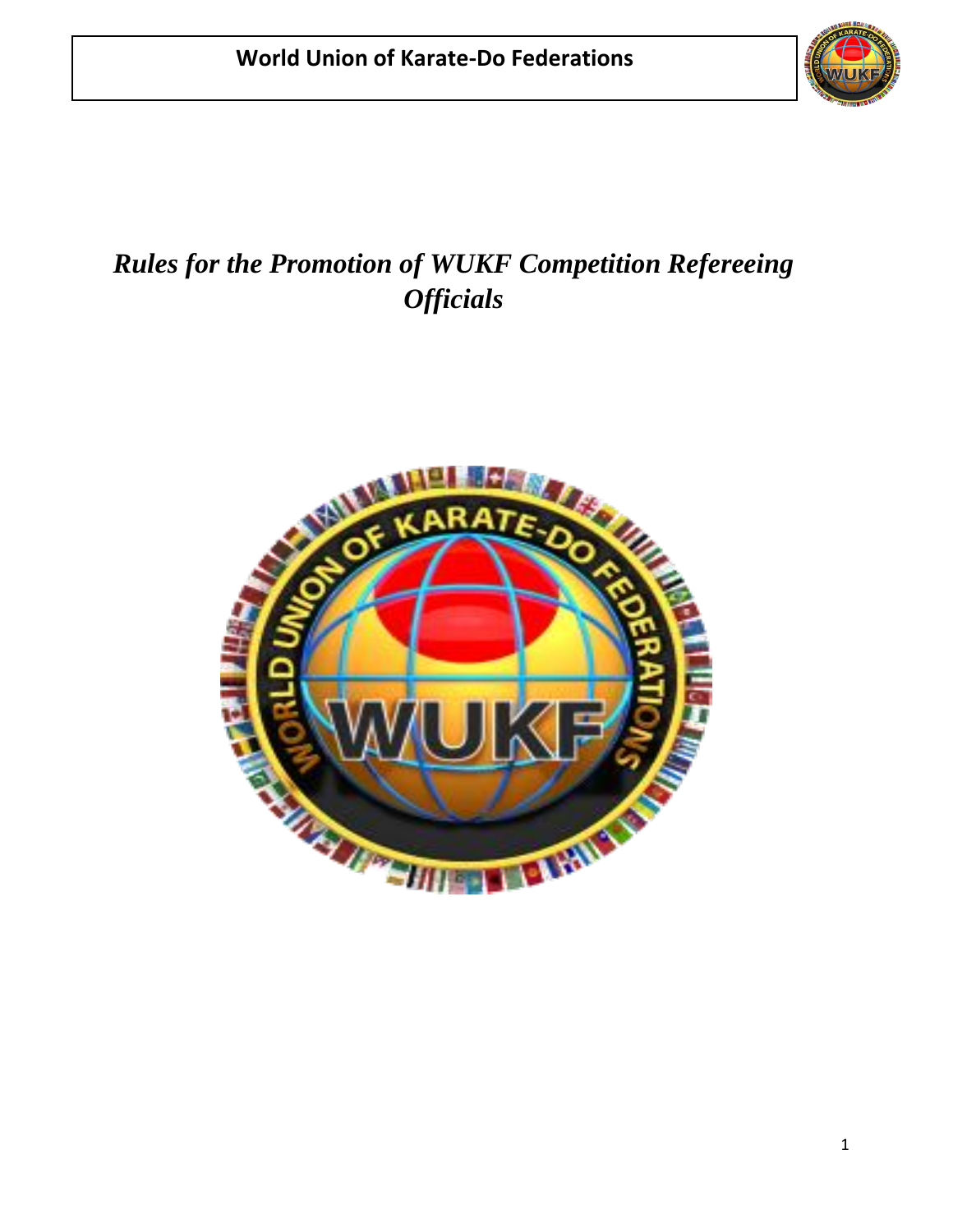

- Art. 1. The candidate must apply in writing to the WUKF Referee Commission. The application form is available on the WUKF Webpage.
- Art. 2. Applications can be received from WUKF Members who intend to test for:
	- Kansa,
	- WUKF Judge 'B',
	- WUKF Judge 'A',
	- WUKF Referee 'B',
	- WUKF Referee 'A'
- Art. 3. All applications must be made to the President of the WUKF Referee Commission at least 1 (one) month in advance of the assessment.
- Art. 4. All applicants must be Dan Grade, over 21 years of age and to have a National Referee qualification.
- Art. 5. Each applicant MUST be able to demonstrate the Kata of their Karate style. (At their first participation, Video Proof is required of them demonstrating  $3$  Kata from their style  $-1$ Shitei, 1 Sentei and 1 Tokui).
- Art. 6. Applications can be made by any WUKF member providing that they meet the criteria for the Refereeing position that they are applying for.
- Art. 7. Candidates cannot apply for the positions of:
	- WUKF Senior Referee
	- WUKF Chief Referee

Candidates for these 2 Arbitration positions will be appointed by the WUKF Referee Commission, based on their knowledge of the WUKF Competition rules, their practical skills and ability to effectively lead a team of refereeing officials on the tatami, and for their loyalty to WUKF. Appointments to these positions will require authorization from the WUKF Executive Committee.

- Art. 8. Refereeing Officials who are absent for a 2-year period or more, will have their qualification suspended.
	- Chief Referee and Senior Referee positions will be re-assessed and if successful they must work as Referee 'A' in 2 Official WUKF events and pay the required registration fees before being allowed to retain their qualification.
	- Judge 'A', Referee 'B' and Referee 'A' will be re-assessed and cannot apply for any promotion until after they have worked in 2 additional Official WUKF events.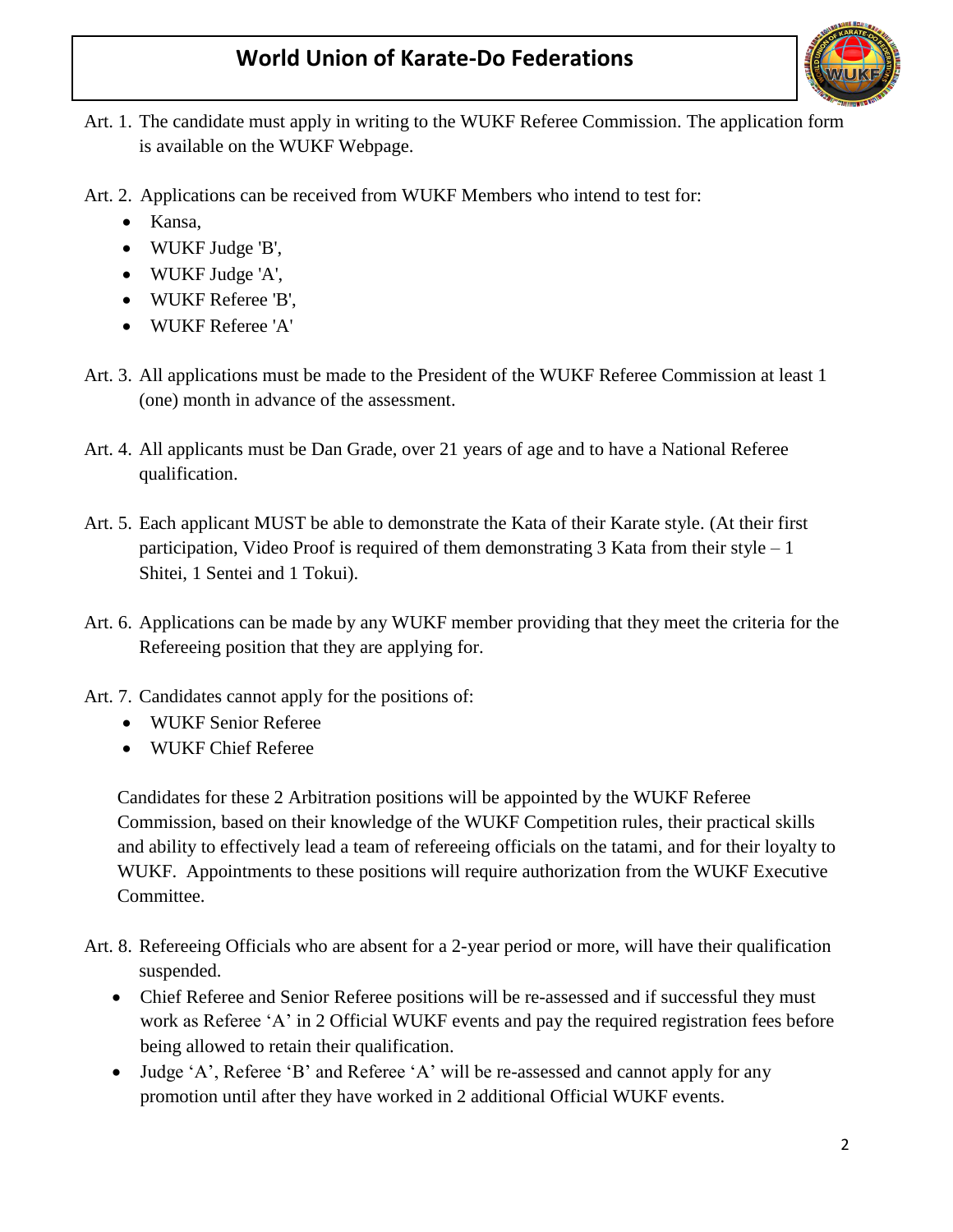

- Art. 9. Refereeing officials who have been qualified in other federations and who join WUKF must acknowledge, respect and adhere to these WUKF rules for Referee promotion.
- Art. 10. Experienced referees from other federations who become members of WUKF, will be assessed and tested and if successful may, after participating in 2 Official WUKF competitions, and with agreement of the WUKF Referee Commission and authorization from the WUKF ExCom, be awarded at most *WUKF Referee 'A'* Status.
- Art. 11. Each candidate must be competent in their knowledge of the rules and in their practical skill and must accept that making an application does not guarantee that they will be promoted to a higher qualification.
- Art. 12. In exceptional circumstances, the WUKF Referee Commission may make changes to the above, should the need arise. The decision will be at the discretion of the WUKF Referee Commission.

### **The WUKF Arbitrator's Qualification levels & tasks are:**

#### Art. 13. **1 st Participation in an Official WUKF Championships (Continental or World):**

• On the 1st participation the candidate will not receive an Arbitration promotion.

### *During the competition, their role will be*:

• To be used as a Tatami Official to accomplish all the tasks set by the Chief Referee.

#### Art. 14. **2 nd Participation in an Official WUKF Championships (Continental or World):**

After the 2nd participation at a WUKF Continental or World Championships, the candidate can apply for, and may be promoted to, *WUKF Kansa* (Arbitrator) providing they meet the following criteria:

- They have a proven record of refereeing in their own country.
- They achieve at least 70% in the WUKF Referee examination.
- During the competition, they show excellent ability as a Kansa (Arbitrator) in the Refereeing Panel.

### *During the competition, the candidate for 'WUKF Kansa' will perform the following tasks*:

- To be used as a Tatami Official to accomplish all the tasks set by the Chief Referee.
- To check and ensure that the correct competitors are ready to compete.
- To act as a Kansa in Individual and Team Kumite Competition but not in Rotation Team.
- If the Chief Referee decides, the candidate may be used also as Mirror Judge but only in Individual and Team Kumite competition.
- The candidate could be used as corner judge in Kata competition.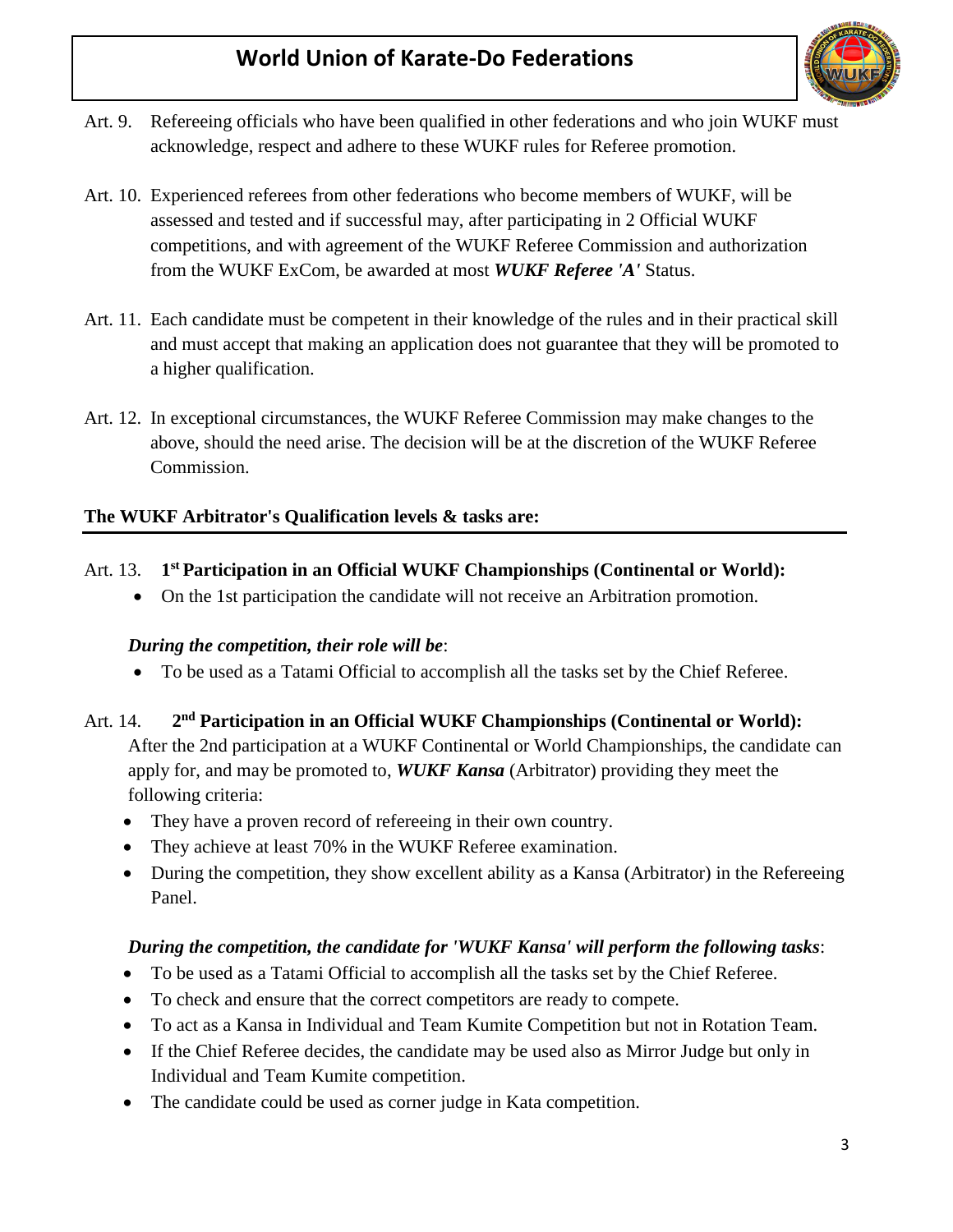

#### Art. 15. **rd Participation in an Official WUKF Championships (Continental or World):**

After the candidate's 3rd Participation in WUKF Continental and World championships, the candidate can apply for, and may be promoted to, *WUKF Judge 'B'*, providing they meet the following criteria:

- They have arbitrated in at least 2 previous Official WUKF Championships.
- They achieve at least 70% in the WUKF Referee examination.
- During the competition, they show excellent ability as a Kansa and Mirror Judge.

### *During the competition, the candidate for WUKF Judge 'B' will perform the following tasks*:

- To be used as a Tatami Official to accomplish all the tasks set by the Chief Referee.
- To check and ensure that the correct competitors are ready to compete.
- To act as a Kansa and 'Mirror Judge' in Individual and Team Kumite Competition and in Children Nihon Rotation Team.
- The candidate could be used as corner judge in Kata Competition.

#### Art. 16. **4 th Participation in an Official WUKF Championships (Continental or World):**

After the candidate's 4<sup>th</sup> Participation in WUKF Continental and World championships, the candidate can apply for, and may be promoted to, *WUKF Judge 'A'*, providing they meet the following criteria:

- The candidate must have achieved the qualification of WUKF Judge 'B'
- They achieve at least 75% in the WUKF Referee examination.
- During the competition, they show excellent ability as a Kumite Kansa and Mirror Judge.
- During the competition, they show excellent ability to evaluate Kata.

### *During the competition, the candidate for WUKF Judge 'A' will perform the following tasks*:

- To be used as a Tatami Official to accomplish all the tasks set by the Chief Referee.
- To check and ensure that the correct competitors are ready to compete.
- To act as a Kansa and Mirror Judge in Individual and Team Kumite Competition and in Childrens' and Mini-Cadets' Kumite Rotation Team.
- The candidate could be used as corner judge in Kata competition.

#### Art. 17. **5 th Participation in an Official WUKF Championships (Continental or World):**

After the candidate's  $5<sup>th</sup>$  Participation in WUKF Continental and World championships, the candidate can apply for, and may be promoted to, *WUKF Referee 'B'*, providing they meet the following criteria:

- They have arbitrated in at least 4 previous WUKF Continental or World Championships.
- They achieve at least 75% in the WUKF Referee examination.
- During the competition, they show excellent ability as a Kumite Kansa and Mirror Judge.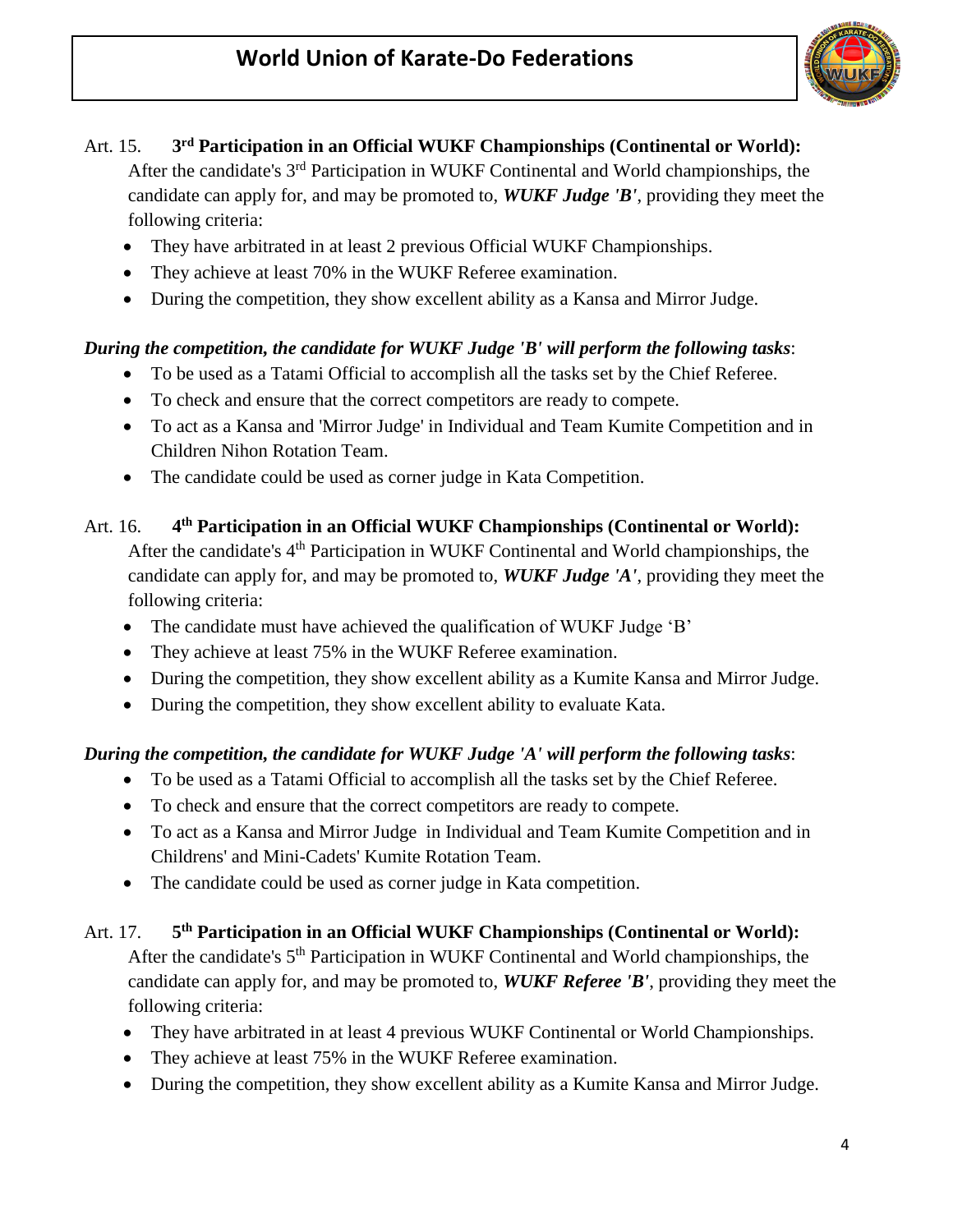

• During the competition, they show excellent ability as a Corner Judge in Shobu Ippon Kumite.

### *During the competition, the candidate for WUKF Referee 'B' will perform the following tasks*:

- To be used as a Tatami Official to accomplish all the tasks set by the Chief Referee.
- To check and ensure that the correct competitors are ready to compete.
- To act as a Kansa, Mirror Judge and Central Referee in Individual and team Kumite Competition.
- To act as a Kansa and Mirror Judge in Kumite Rotation Team.
- To act as a Corner Judge in Individual and Team Shobu Ippon and Team Rotation Shobu Ippon Kumite.
- The candidate should be used as a Corner judge in Kata competition.
- Art. 18. **7 th Participation in an Official WUKF Championships (Continental or World):** After the candidate's  $7<sup>th</sup>$  Participation in WUKF Continental and World championships, the candidate can apply for, and may be promoted to, *WUKF Referee 'A'*, providing they meet the following criteria:
- They must have a good understanding and be able to speak competently in the English language.
- They must have previously been a WUKF Referee 'B'.
- They have arbitrated in at least 6 previous WUKF Continental and World Championships.
- They achieve at least 85% in the WUKF Referee examination.
- During the competition, they show excellent ability as a Kansa, Mirror Judge and Central Referee in Individual Kumite and in Team Kumite.
- During the competition they show excellent ability as Centre Referee and Corner Judge in Shobu Ippon Kumite.

### *During the competition, the candidate for WUKF Referee 'A' will perform the following tasks*:

- To be used as a Tatami Official to accomplish all the tasks set by the Chief Referee.
- To check and ensure that the correct competitors are ready to compete.
- To act as a Kansa, Mirror Judge and Central Referee in all Individual and Team Kumite, including Rotation Team Kumite.
- The candidate should be used as Corner judge in all Kata competition.

### Art. 19. **10th Participation in an Official WUKF Championships (Continental or World):** After the candidate's 10<sup>th</sup> Participation in WUKF Continental and World championships, the candidate may be promoted to *WUKF Senior Referee*, providing they meet the following criteria: